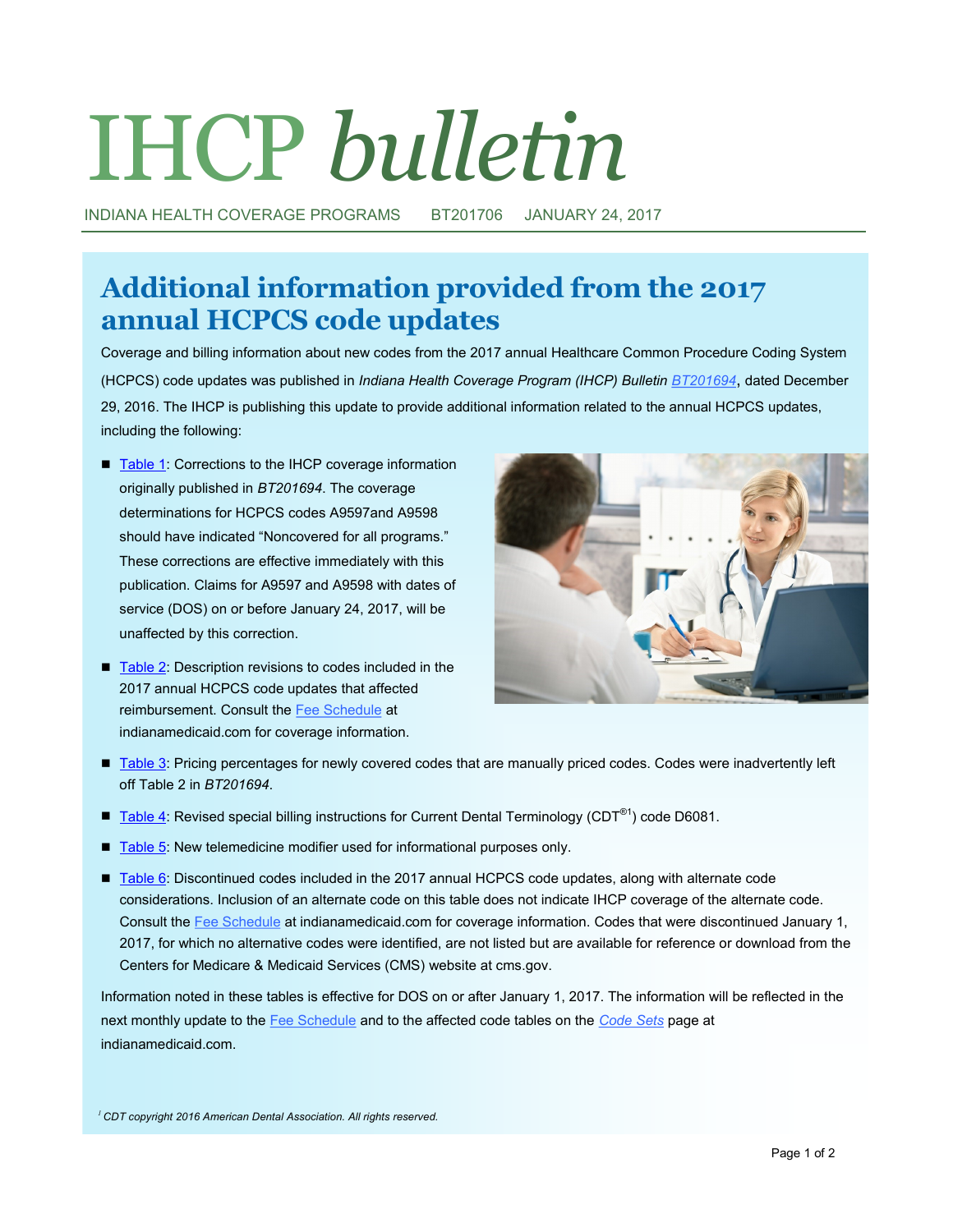### **IHCP** *bulletin* BT201706 JANUARY 24, 2017

Reimbursement changes for the codes listed in Table 2 and Table 3 were made to the claim-processing system as of January 13, 2017. Claims for these codes with DOS from January 1, 2017, through January 13, 2017, should be voided and replaced for appropriate reimbursement. Claims for the codes on Tables 2 and 3 that are not voided and replaced will be mass adjusted at a later date. The IHCP will give providers at least 30 days' notice prior to processing the mass adjustment.

#### **QUESTIONS?**

If you have questions about this publication, please contact Customer Assistance at 1-800-577-1278.

#### **COPIES OF THIS PUBLICATION**

If you need additional copies of this publication, please [download them](http://provider.indianamedicaid.com/news,-bulletins,-and-banners/bulletins.aspx) from indianamedicaid.com.

#### **SIGN UP FOR IHCP EMAIL NOTIFICATIONS**

Subscribe<br>to Email

To receive email notices of IHCP publications, subscribe by clicking the blue subscription envelope here or on the pages of indianamedicaid.com.

#### **TO PRINT**

A printer-[friendly version](http://provider.indianamedicaid.com/ihcp/Bulletins/BT201706_PF.pdf) of this publication, in black and white and without graphics, is available for your convenience.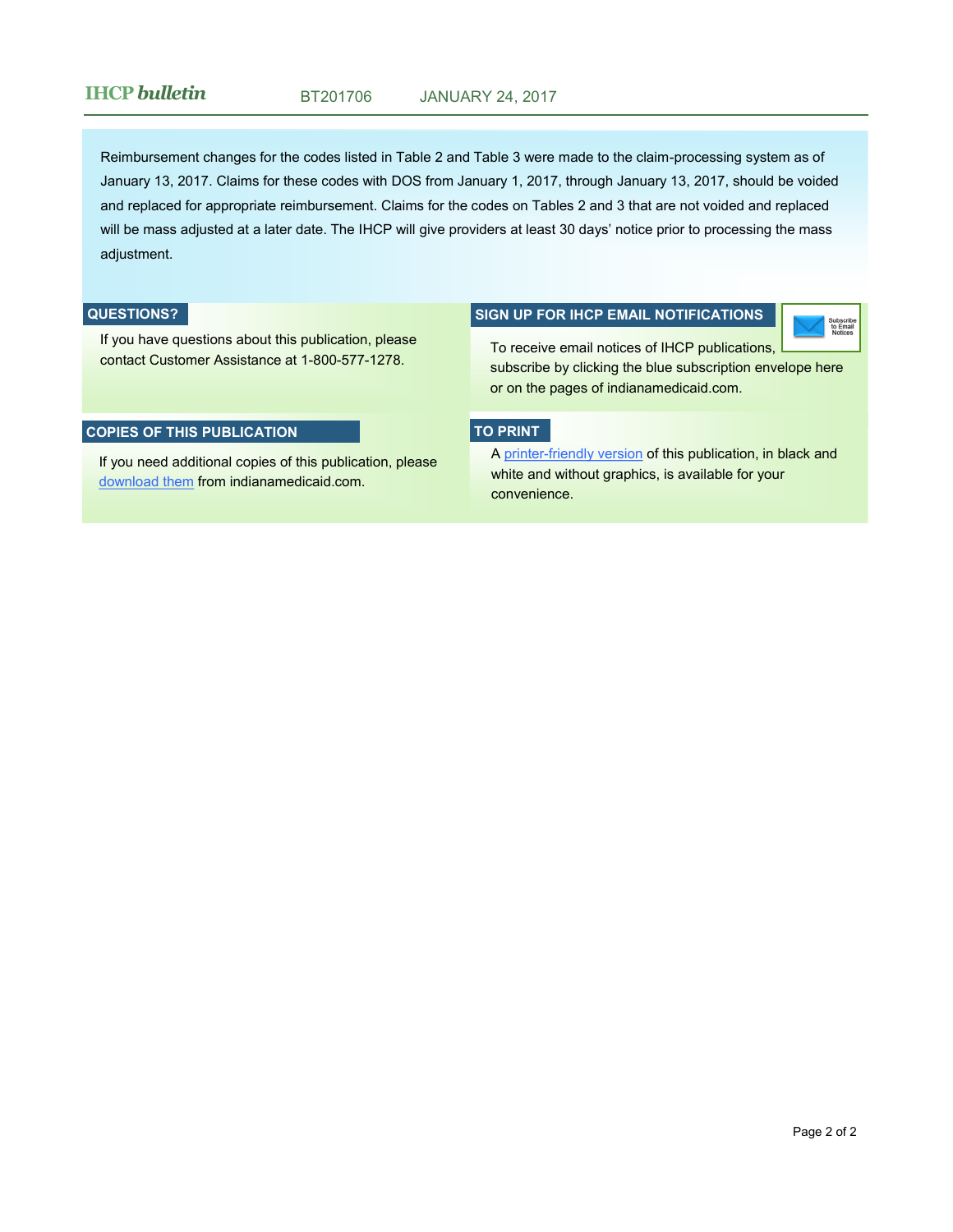| $\overline{a}$ $\overline{b}$ $\overline{c}$ $\overline{c}$ $\overline{c}$ $\overline{c}$ $\overline{c}$ $\overline{c}$ $\overline{c}$ $\overline{c}$ $\overline{c}$ $\overline{c}$ $\overline{c}$ $\overline{c}$ $\overline{c}$ $\overline{c}$ $\overline{c}$ $\overline{c}$ $\overline{c}$ $\overline{c}$ $\overline{c}$ $\overline{c}$ $\overline{c}$ $\overline{c}$ $\overline{$ |                                                                                                                               |                                                                                                    |                                           |
|--------------------------------------------------------------------------------------------------------------------------------------------------------------------------------------------------------------------------------------------------------------------------------------------------------------------------------------------------------------------------------------|-------------------------------------------------------------------------------------------------------------------------------|----------------------------------------------------------------------------------------------------|-------------------------------------------|
| <b>Procedure</b><br>code                                                                                                                                                                                                                                                                                                                                                             | <b>Description</b>                                                                                                            | <b>Incorrect Information published</b><br>in BT201694*                                             | <b>Corrected coverage</b><br>information* |
| A9597                                                                                                                                                                                                                                                                                                                                                                                | Positron emission tomography<br>radiopharmaceutical, diagnostic,<br>for tumor identification, not<br>otherwise classified     | Covered for all programs; PA not<br>required; NDC not required; no<br>special billing requirements | Noncovered for all<br>programs            |
| A9598                                                                                                                                                                                                                                                                                                                                                                                | Positron emission tomography<br>radiopharmaceutical, diagnostic,<br>for non-tumor identification, not<br>otherwise classified | Covered for all programs; PA not<br>required; NDC not required; no<br>special billing requirements | Noncovered for all<br>programs            |

#### <span id="page-2-0"></span>*Table 1 − Corrected coverage information for 2017 annual HCPCS codes, effective immediately for DOS on or after January 24, 2017*

\* "Covered" indicates the service described for the code is covered, subject to limitations established for certain benefit packages.

"Noncovered" indicates that the IHCP does not cover the service described for the code.

*Table 2 − Codes with revised descriptions from the 2017 annual HCPCS updates affecting reimbursement, effective for DOS on or after January 1, 2017*

| <b>Procedure</b><br>code | <b>Description</b>                                         | <b>Reimbursement changes</b>                                     |
|--------------------------|------------------------------------------------------------|------------------------------------------------------------------|
| 28289                    | Correction of rigid deformity of first joint of big toe    | Physician rates* updated<br>ASC** indicator updated              |
| 28292                    | Correction of bunion                                       | Physician rates* updated<br>ASC** indicator updated              |
| 28297                    | Correction of bunion                                       | Physician rates* updated<br>$\bullet$<br>ASC** indicator updated |
| 31584                    | Incision of voice box to repair thyroid cartilage fracture | Physician rates* updated                                         |
| E0627                    | Seat lift mechanism, electric, any type                    | DME rates updated                                                |
| E0628                    | Seat lift mechanism, non-electric, any type                | <b>DME</b> rates updated                                         |

\*Physician rates have been updated using the 2017 Medicare Physician Fee Schedule relative value units (RVUs). \*\*ASC = Ambulatory surgical center pricing.

| Table 3 - Pricing percentages for newly covered codes from the 2017 annual HCPCS updates |
|------------------------------------------------------------------------------------------|
| that are manually priced, effective for DOS on or after January 1, 2017                  |

| <b>Procedure</b><br>code | <b>Description</b>                                                                                                                                                                                                                                                        | <b>Amount reimbursed</b><br>as % of billed<br>charges when billed<br>on a<br><b>CMS-1500 claim</b> | <b>Amount reimbursed</b><br>as % of billed<br>charges when billed<br>on a<br>UB-04 claim |
|--------------------------|---------------------------------------------------------------------------------------------------------------------------------------------------------------------------------------------------------------------------------------------------------------------------|----------------------------------------------------------------------------------------------------|------------------------------------------------------------------------------------------|
| 62380                    | Endoscopic decompression of spinal cord, nerve root(s), including<br>laminotomy, partial facetectomy, foraminotomy, discectomy and/or<br>excision of herniated intervertebral disc; 1 interspace, lumbar                                                                  | 20%                                                                                                | 15%                                                                                      |
| G0499                    | Hepatitis B screening in non-pregnant, high risk individual includes<br>hepatitis B surface antigen (HBSAG) followed by a neutralizing<br>confirmatory test for initially reactive results, and antibodies to<br>HBSAG (anti-HBS) and hepatitis B core antigen (anti-HBC) | 90%                                                                                                | 90%                                                                                      |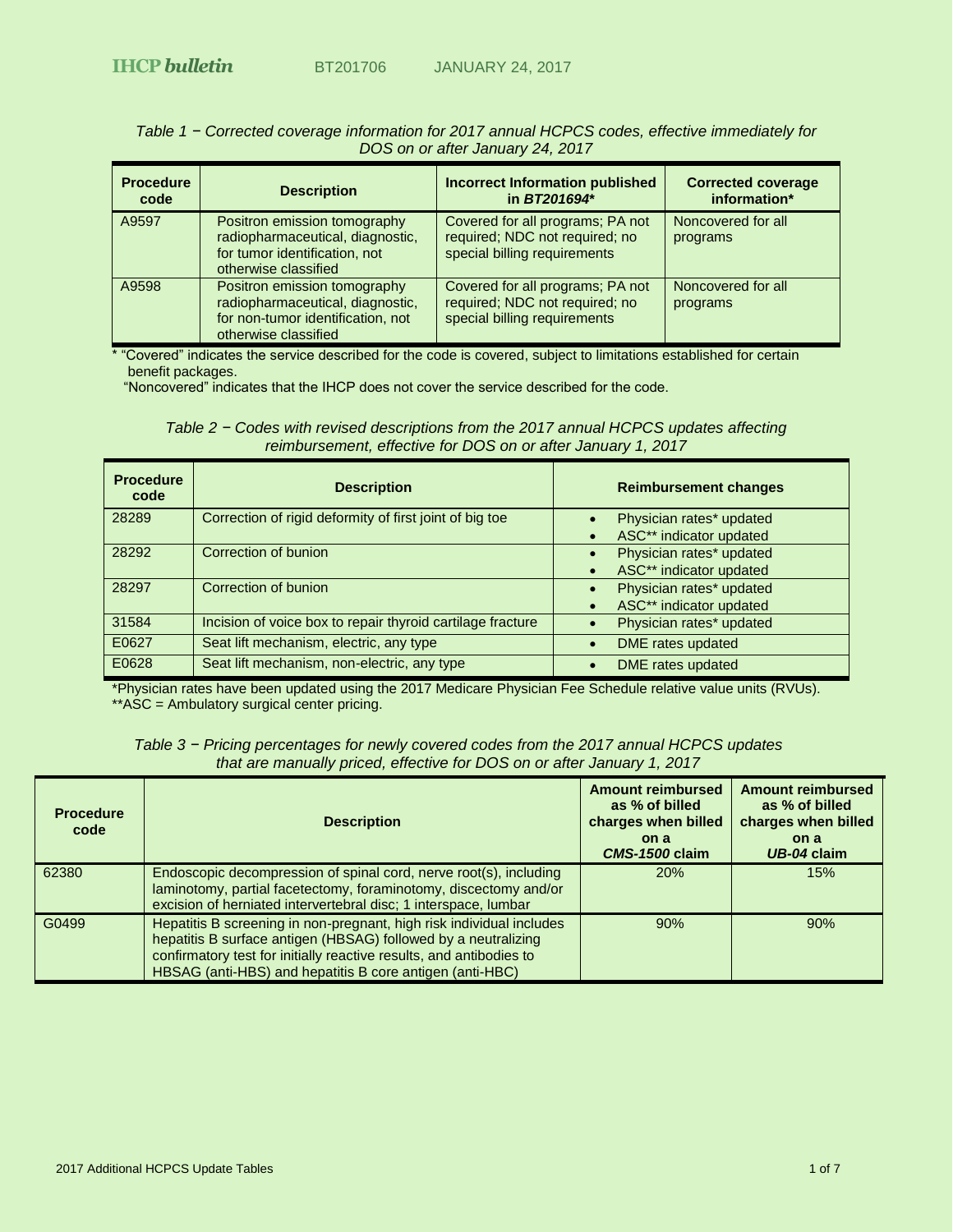<span id="page-3-0"></span>

| <b>Procedure</b><br>code | <b>Description</b>                                                                                                                                                         | <b>Revised special billing</b><br><b>instructions</b>                                                              |
|--------------------------|----------------------------------------------------------------------------------------------------------------------------------------------------------------------------|--------------------------------------------------------------------------------------------------------------------|
| D6081                    | Scaling and debridement in the presence of inflammation or<br>mucositis of a single implant, including cleaning of the implant<br>surfaces, without flap entry and closure | Tooth number must be included<br>on the claim; attachment<br>required: dental chart and proof<br>of dental implant |

#### *Table 4 − Revised special billing instruction from the 2017 annual HCPCS updates, effective for DOS on or after January 1, 2017*

### *Table 5 – New telemedicine modifier from the 2017 annual HCPCS updates, effective for DOS on or after January 1, 2017*

| <b>Modifier</b><br>code | <b>Description</b>                                                                                                 | <b>Type</b>   |
|-------------------------|--------------------------------------------------------------------------------------------------------------------|---------------|
| 95                      | Synchronous telemedicine service rendered via a real-time interactive<br>audio and video telecommunications system | Informational |

| <b>Procedure</b><br>code | <b>Description</b>                                                                                                                                                                                        | Alternate code considerations                               |
|--------------------------|-----------------------------------------------------------------------------------------------------------------------------------------------------------------------------------------------------------|-------------------------------------------------------------|
| 11752                    | Excision of nail and nail matrix, partial or complete, (e.g.,<br>ingrown or deformed nail), for permanent removal; with<br>amputation of tuft of distal phalanx                                           | 15050, 26236, 28124, 28160                                  |
| 21495                    | Open treatment of bone between chin and thyroid                                                                                                                                                           | 31584                                                       |
| 22305                    | Closed treatment of broken spine bones                                                                                                                                                                    | Use the appropriate evaluation and<br>management (E/M) code |
| 22851                    | Application of intervertebral biomechanical device(s) (e.g.,<br>synthetic cage(s), methymethacrylate) to vertebral defect or<br>interspace (list separately in addition to code for primary<br>procedure) | 22853, 22854, 22859                                         |
| 27193                    | Closed treatment of pelvic ring fracture, dislocation,<br>diastasis or subluxation; without manipulation                                                                                                  | 27197                                                       |
| 27194                    | Closed treatment of pelvic ring fracture, dislocation,<br>diastasis or subluxation; with manipulation, requiring more<br>than local anesthesia                                                            | 27198                                                       |
| 28290                    | Correction, hallux valgus (bunion), with or without<br>sesamoidectomy; simple exostectomy (e.g., Silver type<br>procedure)                                                                                | 28292                                                       |
| 28293                    | Correction, hallux valgus (bunionectomy), with or without<br>sesamoidectomy; resection of joint with implant                                                                                              | 28291                                                       |
| 31582                    | Laryngoscopy; for laryngeal stenosis, with graft or core<br>mold, including tracheotomy                                                                                                                   | 31551, 31552, 31553, 31554                                  |
| 33400                    | Valvuloplasty, aortic valve; open, with cardiopulmonary<br>bypass                                                                                                                                         | 33390, 33391                                                |
| 33401                    | Valvuloplasty, aortic valve; open, with inflow occlusion                                                                                                                                                  | 33390, 33391                                                |
| 33403                    | Valvuloplasty, aortic valve; using transventricular dilation,<br>with cardiopulmonary bypass                                                                                                              | 33390, 33391                                                |
| 35450                    | Transluminal balloon angioplasty, open; renal or other<br>visceral artery                                                                                                                                 | 36902, 36905, 36907, 37246, 37247,<br>37248, 37249          |
| 35452                    | Transluminal balloon angioplasty, open; aortic                                                                                                                                                            | 36902, 36905, 36907, 37246, 37247,<br>37248, 37249          |
| 35458                    | Transluminal balloon angioplasty, open; brachiocephalic<br>trunk or branches, each vessel                                                                                                                 | 36902, 36905, 36907, 37246, 37247,<br>37248, 37249          |
| 35460                    | Transluminal balloon angioplasty, open; venous                                                                                                                                                            | 36902, 36905, 36907, 37246, 37247,<br>37248, 37249          |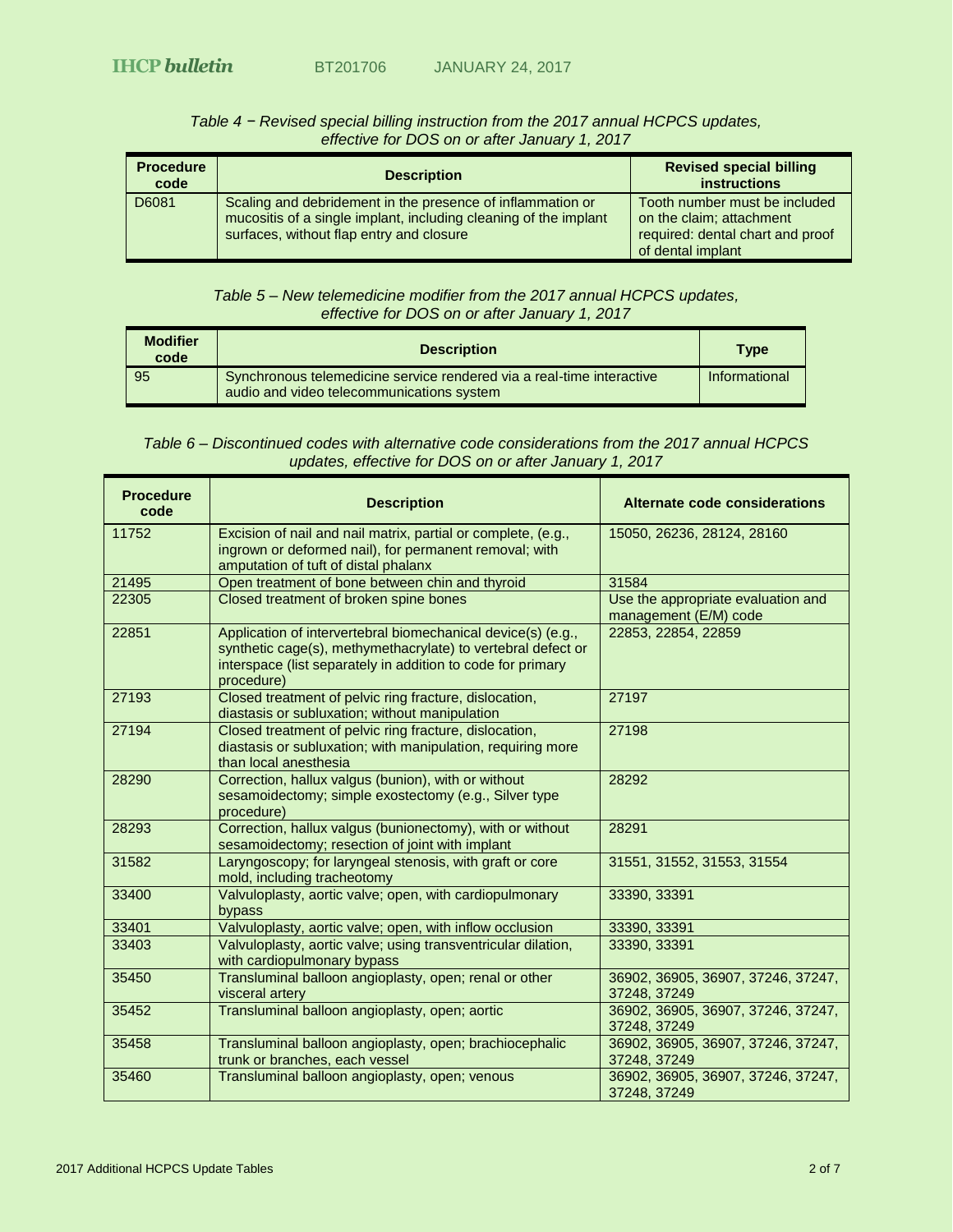| <b>JANUARY 24, 2017</b> |  |
|-------------------------|--|
|-------------------------|--|

| Table 6 – Discontinued codes with alternative code considerations from the 2017 annual HCPCS |
|----------------------------------------------------------------------------------------------|
| updates, effective for DOS on or after January 1, 2017                                       |

| <b>Procedure</b><br>code | <b>Description</b>                                                                                                                                                                                                                                                                                                                                                                                                                                                 | Alternate code considerations                      |
|--------------------------|--------------------------------------------------------------------------------------------------------------------------------------------------------------------------------------------------------------------------------------------------------------------------------------------------------------------------------------------------------------------------------------------------------------------------------------------------------------------|----------------------------------------------------|
| 35471                    | Transluminal balloon angioplasty, percutaneous; renal or<br>visceral artery                                                                                                                                                                                                                                                                                                                                                                                        | 36902, 36905, 36907, 37246, 37247,<br>37248, 37249 |
| 35472                    | Transluminal balloon angioplasty, percutaneous; aortic                                                                                                                                                                                                                                                                                                                                                                                                             | 36902, 36905, 36907, 37246, 37247,<br>37248, 37249 |
| 35475                    | Transluminal balloon angioplasty, percutaneous;<br>brachiocephalic and branches, each vessel                                                                                                                                                                                                                                                                                                                                                                       | 36902, 36905, 36907, 37246, 37247,<br>37248, 37249 |
| 35476                    | Transluminal balloon angioplasty, percutaneous; venous                                                                                                                                                                                                                                                                                                                                                                                                             | 36902, 36905, 36907, 37246, 37247,<br>37248, 37249 |
| 36147                    | Introduction of needle and/or catheter, arteriovenous shunt<br>created for dialysis (graft/fistula); initial access with<br>complete radiological evaluation of dialysis access,<br>including fluoroscopy, image documentation and report<br>(includes access of shunt, injection[s] of contrast, and all<br>necessary imaging from the arterial anastomosis and<br>adjacent artery through entire venous outflow including the<br>inferior or superior vena cava) | 36901, 36902, 36903, 36904, 36905,<br>36906        |
| 36148                    | Introduction of needle and/or catheter, arteriovenous shunt<br>created for dialysis (graft/fistula); additional access for<br>therapeutic intervention (list separately in addition to code<br>for primary procedure)                                                                                                                                                                                                                                              | 36901, 36902, 36903, 36904, 36905,<br>36906        |
| 36870                    | Thrombectomy, percutaneous, arteriovenous fistula,<br>autogenous or non-autogenous graft (includes mechanical<br>thrombus extraction and intra-graft thrombolysis)                                                                                                                                                                                                                                                                                                 | 36904, 36905, 36906                                |
| 62310                    | Injection(s), of diagnostic or therapeutic substance(s)<br>(including anesthetic, antispasmodic, opioid, steroid, other<br>solution) not including neurolytic substances, including<br>needle or catheter placement, includes contrast for<br>localization when performed, epidural or subarachnoid;<br>cervical or thoracic                                                                                                                                       | 62320, 62321                                       |
| 62311                    | Injection(s), of diagnostic or therapeutic substance(s)<br>(including anesthetic, antispasmodic, opioid, steroid, other<br>solution) not including neurolytic substances, including<br>needle or catheter placement, includes contrast for<br>localization when performed, epidural or subarachnoid;<br>lumbar or sacral (caudal)                                                                                                                                  | 62322, 62323                                       |
| 62318                    | Injection(s), including indwelling catheter placement,<br>continuous infusion or intermittent bolus, of diagnostic or<br>therapeutic substance(s) (including anesthetic,<br>antispasmodic, opioid, steroid, other solution), not including<br>neurolytic substances, includes contrast for localization<br>when performed, epidural or subarachnoid; cervical or<br>thoracic                                                                                       | 62324, 62325                                       |
| 62319                    | Injection(s), including indwelling catheter placement,<br>continuous infusion or intermittent bolus, of diagnostic or<br>therapeutic substance(s) (including anesthetic,<br>antispasmodic, opioid, steroid, other solution), not including<br>neurolytic substances, includes contrast for localization<br>when performed, epidural or subarachnoid; lumbar or sacral<br>(caudal)                                                                                  | 62326, 62327                                       |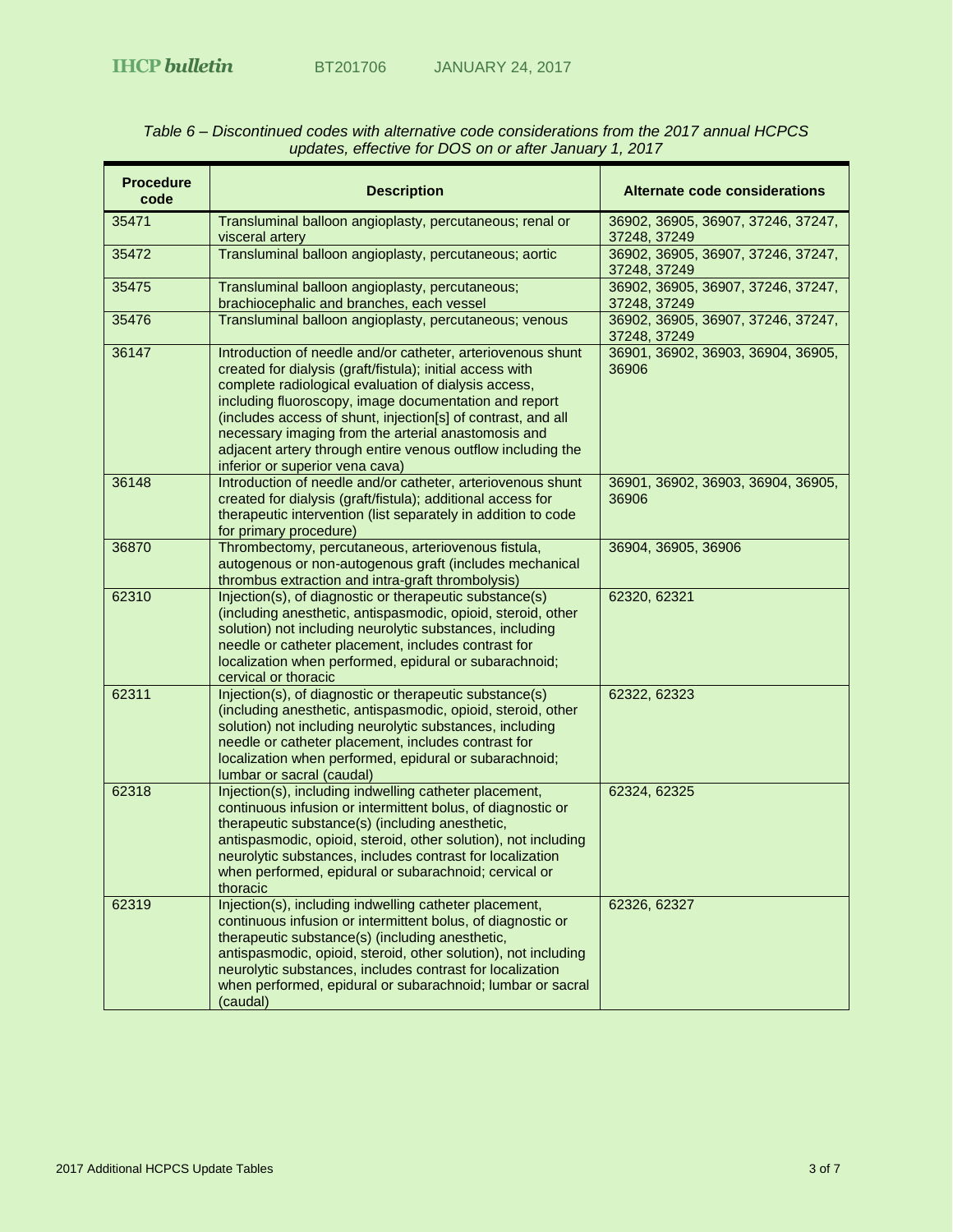| <b>Procedure</b><br>code | <b>Description</b>                                                                                                    | Alternate code considerations     |
|--------------------------|-----------------------------------------------------------------------------------------------------------------------|-----------------------------------|
| 75791                    | Angiography, arteriovenous shunt (e.g., dialysis patient<br>fistula/graft), complete evaluation of dialysis access,   | 36901, 36902                      |
|                          | including fluoroscopy, image documentation and report                                                                 |                                   |
|                          | (includes injections of contrast and all necessary imaging                                                            |                                   |
|                          | from the arterial anastomosis and adjacent artery through                                                             |                                   |
|                          | entire venous outflow including the inferior or superior vena<br>cava), radiological supervision and interpretation   |                                   |
| 75962                    | Transluminal balloon angioplasty, peripheral artery other                                                             | 36902, 36905, 37246, 37247        |
|                          | than renal, or other visceral artery, iliac or lower extremity,                                                       |                                   |
|                          | radiological supervision and interpretation                                                                           |                                   |
| 75964                    | Transluminal balloon angioplasty, each additional peripheral                                                          | 36902, 36905, 37246, 37247        |
|                          | artery other than renal or other visceral artery, iliac or lower                                                      |                                   |
|                          | extremity, radiological supervision and interpretation (list<br>separately in addition to code for primary procedure) |                                   |
| 75966                    | Transluminal balloon angioplasty, renal or other visceral                                                             | 36902, 36905, 37246, 37247        |
|                          | artery, radiological supervision and interpretation                                                                   |                                   |
| 75968                    | Transluminal balloon angioplasty, each additional visceral                                                            | 36902, 36905, 37246, 37247        |
|                          | artery, radiological supervision and interpretation (list                                                             |                                   |
|                          | separately in addition to code for primary procedure)                                                                 |                                   |
| 75978                    | Transluminal balloon angioplasty, venous (e.g., subclavian<br>stenosis), radiological supervision and interpretation  | 36902, 36905, 36907, 37248, 37249 |
| 77051                    | Computer-aided detection (computer algorithm analysis of                                                              | 77065, 77066                      |
|                          | digital image data for lesion detection) with further review                                                          |                                   |
|                          | for interpretation, with or without digitization of film                                                              |                                   |
|                          | radiographic images; diagnostic mammography (list<br>separately in addition to code for primary procedure)            |                                   |
| 77052                    | Computer-aided detection (computer algorithm analysis of                                                              | 77067                             |
|                          | digital image data for lesion detection) with further review                                                          |                                   |
|                          | for interpretation, with or without digitization of film                                                              |                                   |
|                          | radiographic images; screening mammography (list                                                                      |                                   |
|                          | separately in addition to code for primary procedure)                                                                 |                                   |
| 77055                    | Mammography of one breast                                                                                             | 77065                             |
| 77056                    | Mammography of both breasts                                                                                           | 77066<br>77067                    |
| 77057                    | Screening mammography, bilateral (2-view study of each<br>breast)                                                     |                                   |
| 80300                    | Drug screen                                                                                                           | 80305, 80306                      |
| 80301                    | Drug screen                                                                                                           | 80307                             |
| 80302                    | Drug screen                                                                                                           | 80308                             |
| 80303                    | Drug screen                                                                                                           | 80309                             |
| 80304                    | Drug screen                                                                                                           | 80310                             |
| 97001<br>97002           | Physical therapy evaluation<br>Physical therapy re-evaluation                                                         | 97161, 97162, or 97163<br>97164   |
| 97003                    | Occupational therapy evaluation                                                                                       | 97165, 97166, or 97167            |
| 97004                    | Occupational therapy re-evaluation                                                                                    | 97168                             |
| 97005                    | Athletic training evaluation                                                                                          | 97169, 97170, 97171               |
| 97006                    | Athletic training re-evaluation                                                                                       | 97172                             |
| 99143                    | Moderate sedation services by physician also performing a                                                             | 99151                             |
|                          | procedure, patient younger than 5 years of age, first 30<br>minutes                                                   |                                   |
| 99144                    | Moderate sedation services by physician also performing a                                                             | 99152                             |
|                          | procedure, patient 5 years of age or older, first 30 minutes                                                          |                                   |
| 99145                    | Moderate sedation services by physician or health care                                                                | 99157                             |
|                          | provider also performing a procedure                                                                                  |                                   |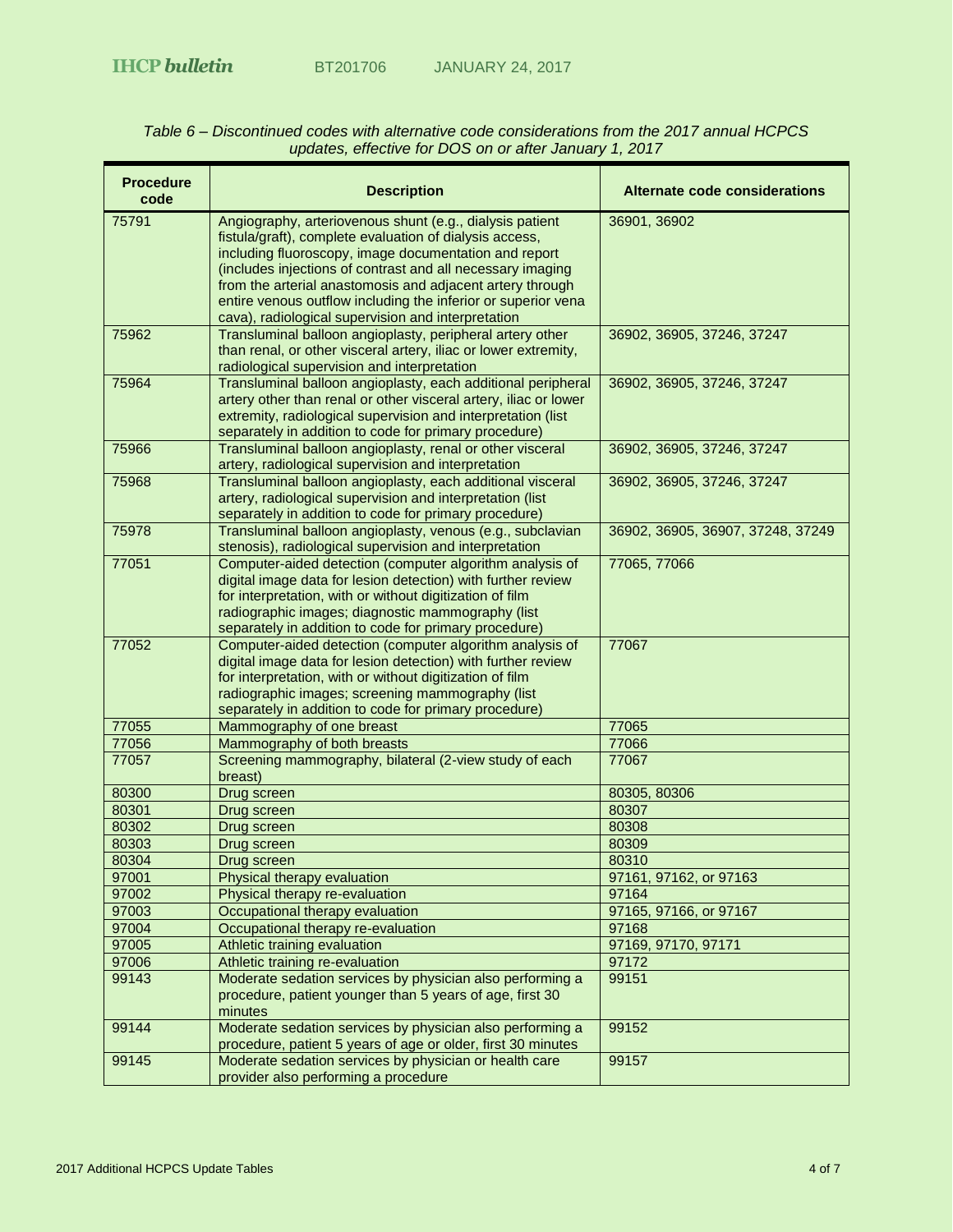| <b>Procedure</b><br>code | <b>Description</b>                                                                                                                                                                                                                                                                                                           | Alternate code considerations |
|--------------------------|------------------------------------------------------------------------------------------------------------------------------------------------------------------------------------------------------------------------------------------------------------------------------------------------------------------------------|-------------------------------|
| 99148                    | Moderate sedation services by physician not performing a<br>procedure, patient younger than 5 years of age, first 30<br>minutes                                                                                                                                                                                              | 99155                         |
| 99149                    | Moderate sedation services by physician not performing a<br>procedure, patient 5 years of age or older, first 30 minutes                                                                                                                                                                                                     | 99156                         |
| 99150                    | Moderate sedation services by physician or health care<br>provider not performing a procedure                                                                                                                                                                                                                                | 99155, 99156, 99157           |
| 99420                    | Administration and interpretation of health risk assessment<br>instrument                                                                                                                                                                                                                                                    | 96160, 96161                  |
| 0010M                    | Oncology (high-grade prostate cancer), biochemical assay<br>of four proteins (total PSA, free PSA, intact PAS and human<br>kallidrein 2 (hk2)) plus patient age, digital rectal examination<br>status, and no history of positive prostate biopsy, utilizing<br>plasma, prognostic algorithm reported as a probability score | 81539                         |
| 0171T                    | Insertion of posterior spinous process distraction device<br>(including necessary removal of bone or ligament for<br>insertion and imaging guidance), lumbar; single level                                                                                                                                                   | 22868, 22869                  |
| 0172T                    | Insertion of posterior spinous process distraction device<br>(including necessary removal of bone or ligament for<br>insertion and imaging guidance), lumbar; each additional<br>level (list separately in addition to code for primary<br>procedure)                                                                        | 22868, 22878                  |
| 0281T                    | Percutaneous trans-catheter closure of the left atrial<br>appendage with implant, including fluoroscopy, trans-septal<br>puncture, catheter placement(s), left atrial angiography, left<br>atrial appendage angiography, radiological supervision and<br>interpretation                                                      | 33340                         |
| 0291T                    | Intravascular optical coherence tomography (coronary<br>native vessel or graft) during diagnostic evaluation and/or<br>therapeutic intervention, including imaging supervision,<br>interpretation, and report; initial vessel (list separately in<br>addition to primary procedure)                                          | 92978, 92979                  |
| 0292T                    | Intravascular optical coherence tomography (coronary<br>native vessel or graft) during diagnostic evaluation and/or<br>therapeutic intervention, including imaging supervision,<br>interpretation, and report; each additional vessel (list<br>separately in addition to primary procedure)                                  | 92978, 92979                  |
| 0336T                    | Laparoscopy, surgical, ablation of uterine fibroid(s),<br>including intraoperative ultrasound guidance and<br>monitoring, radiofrequency                                                                                                                                                                                     | 58674                         |
| 0392T                    | Laparoscopy, surgical, esophageal sphincter augmentation<br>procedure, placement of sphincter augmentation device<br>(i.e., magnetic band)                                                                                                                                                                                   | 43284                         |
| 0393T                    | Removal of esophageal sphinter augmentation device                                                                                                                                                                                                                                                                           | 43285                         |
| A4466                    | Garment, belt, sleeve or other covering, elastic or similar<br>stretchable material, any type, each                                                                                                                                                                                                                          | A4467                         |
| <b>B9000</b>             | Enteral nutrition infusion pump - without alarm                                                                                                                                                                                                                                                                              | B9002                         |
| C9121                    | Injection, Argatroban, per 5 mg                                                                                                                                                                                                                                                                                              | J0883, J0884                  |
| C9137                    | Injection, factor viii (antihemophilic factor, recombinant)<br>Pegylated, 1 i.u.                                                                                                                                                                                                                                             | J7207                         |
| C9138                    | Injection, factor viii (antihemophilic factor, recombinant)<br>(Nuwiq), 1 i.u.                                                                                                                                                                                                                                               | J7209                         |
| C9139                    | Injection, factor ix, albumin fusion protein (recombinant),<br>Idelvion, 1 i.u.                                                                                                                                                                                                                                              | J7202                         |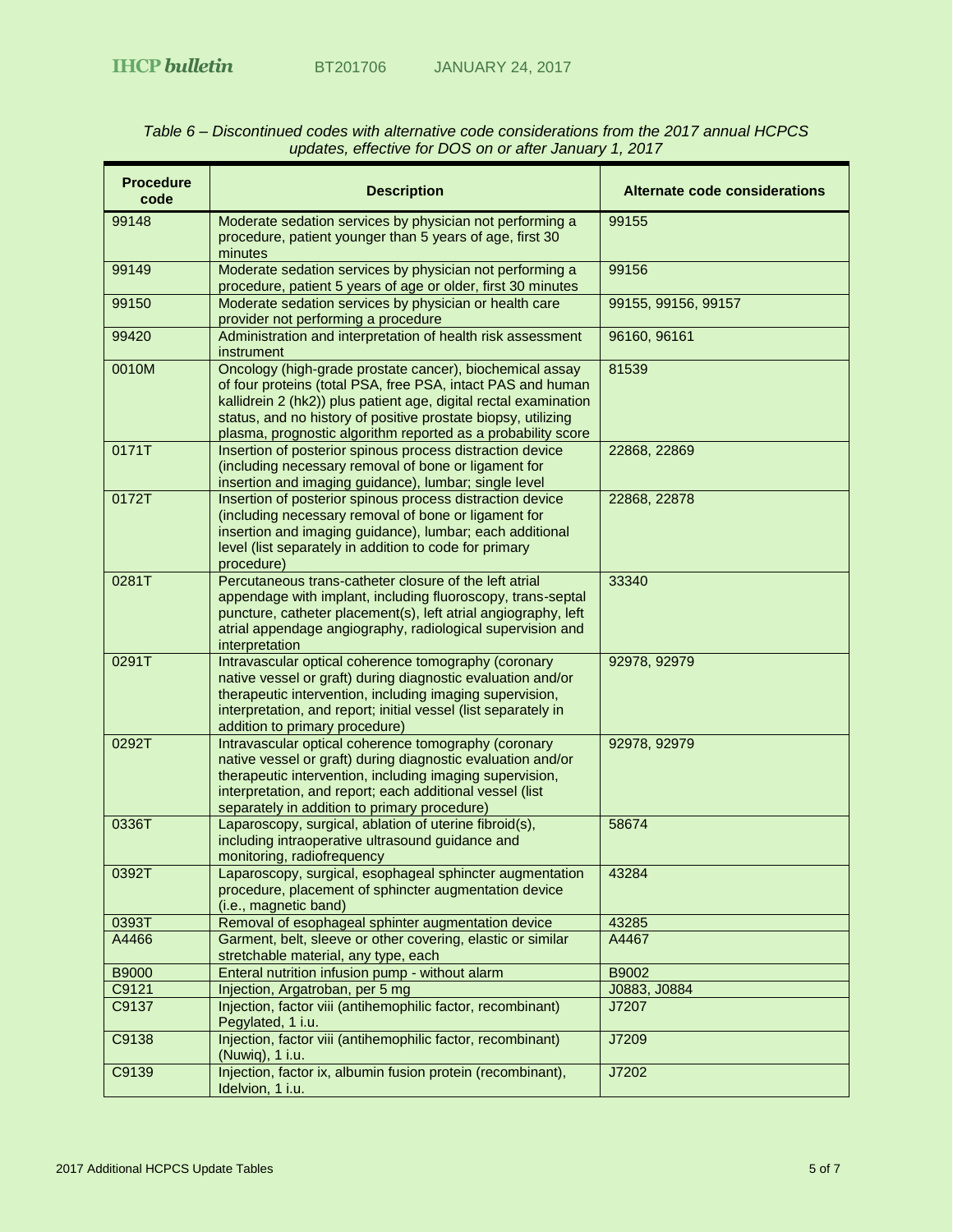| <b>Procedure</b><br>code | <b>Description</b>                                                                                                                                                                                                                                                                                                                                 | Alternate code considerations |
|--------------------------|----------------------------------------------------------------------------------------------------------------------------------------------------------------------------------------------------------------------------------------------------------------------------------------------------------------------------------------------------|-------------------------------|
| C9349                    | PuraPly, and PuraPly antimicrobial, any type, per square<br>centimeter                                                                                                                                                                                                                                                                             | Q4172                         |
| C9461                    | Choline c 11, diagnostic, per study dose                                                                                                                                                                                                                                                                                                           | A9515                         |
| C9470                    | Injection, aripiprazole Lauroxil, 1 mg                                                                                                                                                                                                                                                                                                             | J1942                         |
| C9471                    | Hyaluronan or derivative, hymovis, for intra-articular<br>injection, 1 mg                                                                                                                                                                                                                                                                          | J7322                         |
| C9472                    | Injection, talimogene laherparepvec, 1 million plaque<br>forming units (PFU)                                                                                                                                                                                                                                                                       | J9325                         |
| C9473                    | Injection, Mepolizumab, 1 mg                                                                                                                                                                                                                                                                                                                       | J2182                         |
| C9474                    | Injection, Irinotecan liposome, 1 mg                                                                                                                                                                                                                                                                                                               | J9205                         |
| C9475                    | Injection, Necitumumab, 1 mg                                                                                                                                                                                                                                                                                                                       | J9295                         |
| C9476                    | Injection, Daratumumab, 10 mg                                                                                                                                                                                                                                                                                                                      | J9145                         |
| C9477                    | Injection, Elotuzumab, 1 mg                                                                                                                                                                                                                                                                                                                        | J9176                         |
| C9478                    | Injection, Sebelipase alfa, 1 mg                                                                                                                                                                                                                                                                                                                   | J2840                         |
| C9479                    | Instillation, ciprofloxacin otic suspension, 6 mg                                                                                                                                                                                                                                                                                                  | J7342                         |
| C9480                    | Injection, Trabectedin, 0.1 mg                                                                                                                                                                                                                                                                                                                     | J9352                         |
| C9481                    | Injection, Reslizumab, 1 mg                                                                                                                                                                                                                                                                                                                        | J2786                         |
| C9742                    | Laryngoscopy, flexible fiber-optic, with injection into vocal<br>cord(s), therapeutic, including diagnostic laryngoscopy, if<br>performed                                                                                                                                                                                                          | 31537, 31574                  |
| C9800                    | Dermal injection procedure(s) for facial lipodystrophy<br>syndrome (LDS) and provision of radiesse or sculptra<br>dermal filler, including all items and supplies                                                                                                                                                                                  | G0429                         |
| E0628                    | Separate seat lift mechanism for use with patient owned<br>furniture-electric                                                                                                                                                                                                                                                                      | E0627                         |
| G0163                    | Skilled services of a licensed nurse (LPN or RN) for the<br>observation and assessment of the patient's condition, each<br>15 minutes (the change in the patient's condition requires<br>skilled nursing personnel to identify and evaluate the<br>patient's need for possible modification of treatment in the<br>home health or hospice setting) | G0495, G0496                  |
| G0164                    | Skilled services of a licensed nurse (LPN or RN), in the<br>training and/or education of a patient or family member, in<br>the home health or hospice setting, each 15 minutes                                                                                                                                                                     | 76706                         |
| G0477                    | Drug test(s), presumptive, any number of drug classes; any<br>number of devices or procedures (e.g., immunoassay),<br>capable of being read by direct optical observation only<br>(e.g., dipsticks, cups, cards, cartridges), includes sample<br>validation when performed, per date of service                                                    | 80305                         |
| G0478                    | Drug test(s), presumptive, any number of drug classes; any 80306<br>number of devices or procedures (e.g., immunoassay), read<br>by instrument-assisted direct optical observation (e.g.,<br>dipsticks, cups, cards, cartridges), includes sample<br>validation when performed, per date of service                                                |                               |
| G0479                    | Drug test(s), presumptive, any number of drug classes; any<br>number of devices or procedures by instrumented chemistry<br>analyzers utilizing immunoassay, enzyme assay, TOF,<br>MALDI, LDTD, DESI, DART, GHPC, GC mass<br>spectrometry), includes sample validation when performed,<br>per date of service                                       | 80307                         |
| K0901                    | Knee orthosis (KO), single upright, thigh and calf, with<br>adjustable flexion and extension joint (unicentric or<br>polycentric), medial-lateral and rotation control, with or<br>without varus/valgus adjustment, prefabricated, off-the-shelf                                                                                                   | L1851                         |